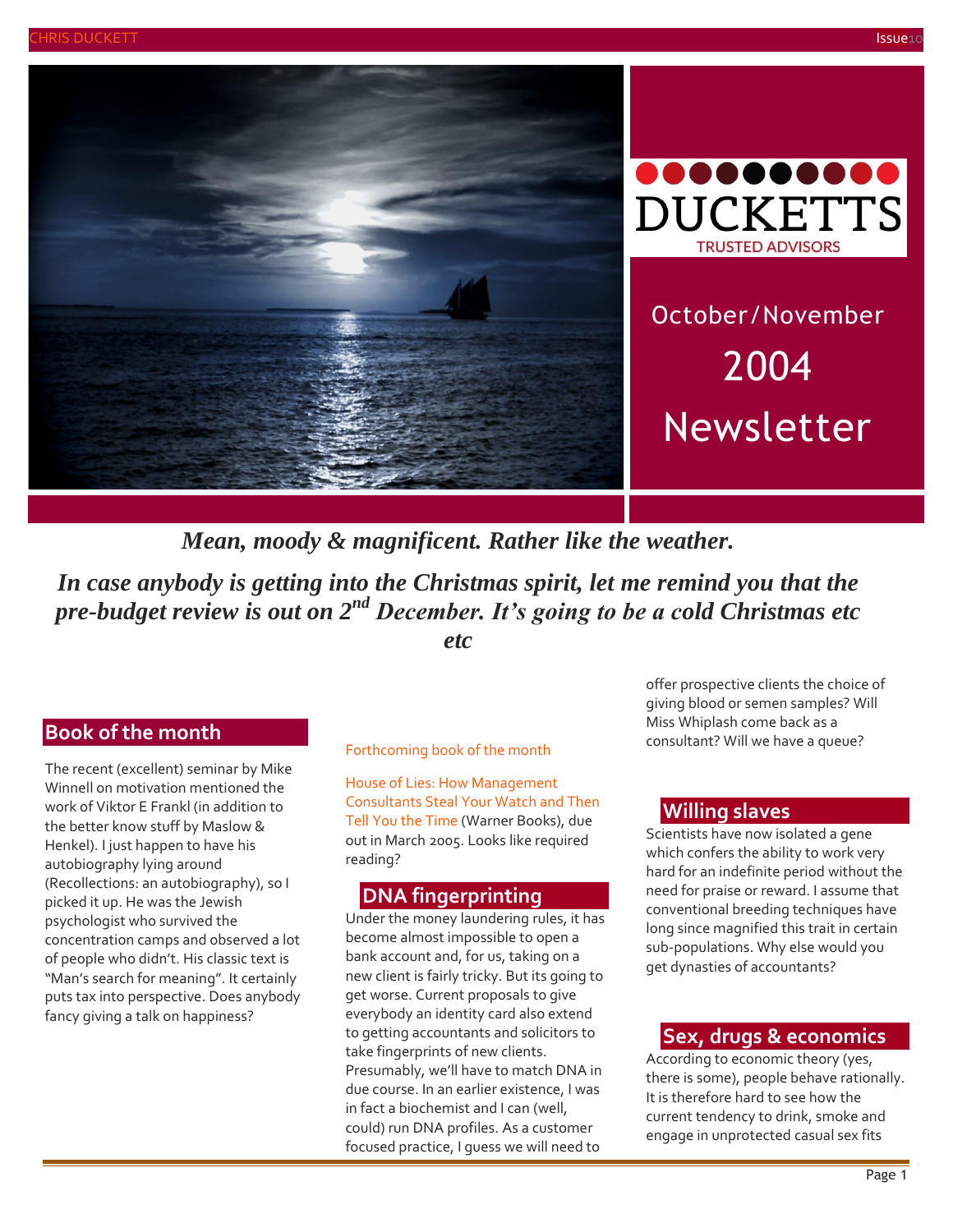into this. [Anybody doing all of the above should contact me immediately – I'm impressed.] Perhaps this is why we are not in recession despite rising interest rates and oil prices? Or maybe economics is just smoke and mirrors after all?

# **Work-life balance initiative**

The Benevolence to Employees and Dependants through Life Asset Management (BEDLAM) program is designed to help employees achieve work-life balance. Key features are:

Flexitime: You shouldn't have to choose between work and time with family. Therefore, we have instituted a flexitime policy that allows employees, with a manager's approval, to complete their 60-hour week as they see fit. Employees can choose seven 8-plus-hour days or three 20-hour days, allowing for a long weekend.

#### **VAT**

We've recently had a series of run-ins with Customs & Excise and lost every one. It doesn't bode well for their merger with the Revenue. The last incident is probably the most interesting as it involved a deliberate mis-statement by our client. This happened nearly 3 years ago and was picked up by a visit from the local office. The matter was immediately referred to a special unit in Birmingham and the directors sent a letter telling them that if they would like to confess their sins, the penalty would only be 20% of the VAT due. We subsequently had a meeting with the man from Customs who confirmed this position at great length (nearly 2 hours), whilst being a model of empathy with menaces. He took away with him a cheque for the VAT underpaid and promised to be lenient. We've heard no more as yet. Most importantly, Customs clearly have the power to go after the directors personally in the event of fraud, even if the company is put into liquidation. Don't ever mess with the VAT man.

#### **Maternity leave**

You may well be aware that Kath, my PA, is now off on maternity leave. Before she went, Kath undertook the electronic equivalent of tidying her desk and e.mailed her wedding photos from her PC to her husband's e.mail address. This turned out to be a 25Mb file which bounced straight back from her husband's mail box and jammed ours, effectively knocking out our system. Our ISP was able to go in and delete the file, but we were then subject to all sorts of dire warnings about breach of (Kath's) privacy. [Kath, of course, was far too embarrassed to worry about her privacy being infringed.] Apparently, reading (or deleting) a message addressed to somebody else is a crime and we should have a written policy in place covering the private use of company systems. In other words, its not allowed, but if it does happen, the employer is allowed to take the appropriate steps to correct the problem. We can find a suitable policy if anybody wants one. More importantly, I will let you know as soon as Kath has her baby. A maternity flash? Pictures on the web site anybody?

### **Taxing data**

Up until recently, the Revenue has been conspicuously poor at using the data it possesses. Investigations are still all about the competence of the individual Inspector, but its now routine for an Inspector to check Companies House and the Land Registry before launching a series of queries. Presumably, they have access to VAT data, too. The Revenue's database can compare 21m taxpayers, a scale quite beyond any commercial organisation. It will inevitably make more sophisticated use of all of this data and start to target aggressively areas of interest. And the whole process will, no doubt, become more confrontational.

#### **Soft benefits**

A lot of current tax planning is aimed at avoiding National Insurance (which isn't tax?), but there are still some perks that don't attract tax either (when provided to an employee). Conversely, company cars are most definitely a "hard benefit". Mobile phones dropped out of taxability a couple of years ago (but, be careful) and the most recent tax-free perk is the provision of up to £2,500 of computer kit for home use. Given the gradual spread of broadband coverage, it is fairly straightforward to give employees access to the office system from home. Floods or snow will never again stop somebody working. Assuming we don't get the wrong sort of electricity on the line, of course.

#### **Staff assessments**

Performance reviews are a hiding to nothing in my opinion. Perhaps I should go on the course. Do you know anybody to whom the following assessments might apply?:

- Works well when under constant supervision and cornered like a rat in a trap.
- This young person has delusions of adequacy

By the book?:

[http://gmj.gallup.com/content/default.a](http://gmj.gallup.com/content/default.asp?ci=13891) [sp?ci=13891](http://gmj.gallup.com/content/default.asp?ci=13891)

#### **IHT to be abolished?**

There was a spat in Parliament last week over Inheritance Tax. The central tenet of this regime is that tax is only payable on second death. Any transfers to the surviving spouse on first death are not taxed. The only good reason for getting married? So the fuss in Parliament was over the IHT status of same-sex partners. Could the idea be extended to brothers and sisters? Do the Seven Dwarfs now qualify for IHT exemption? The most accurate comment was that the only way to make IHT fair was to abolish it. I'll vote for whoever said that.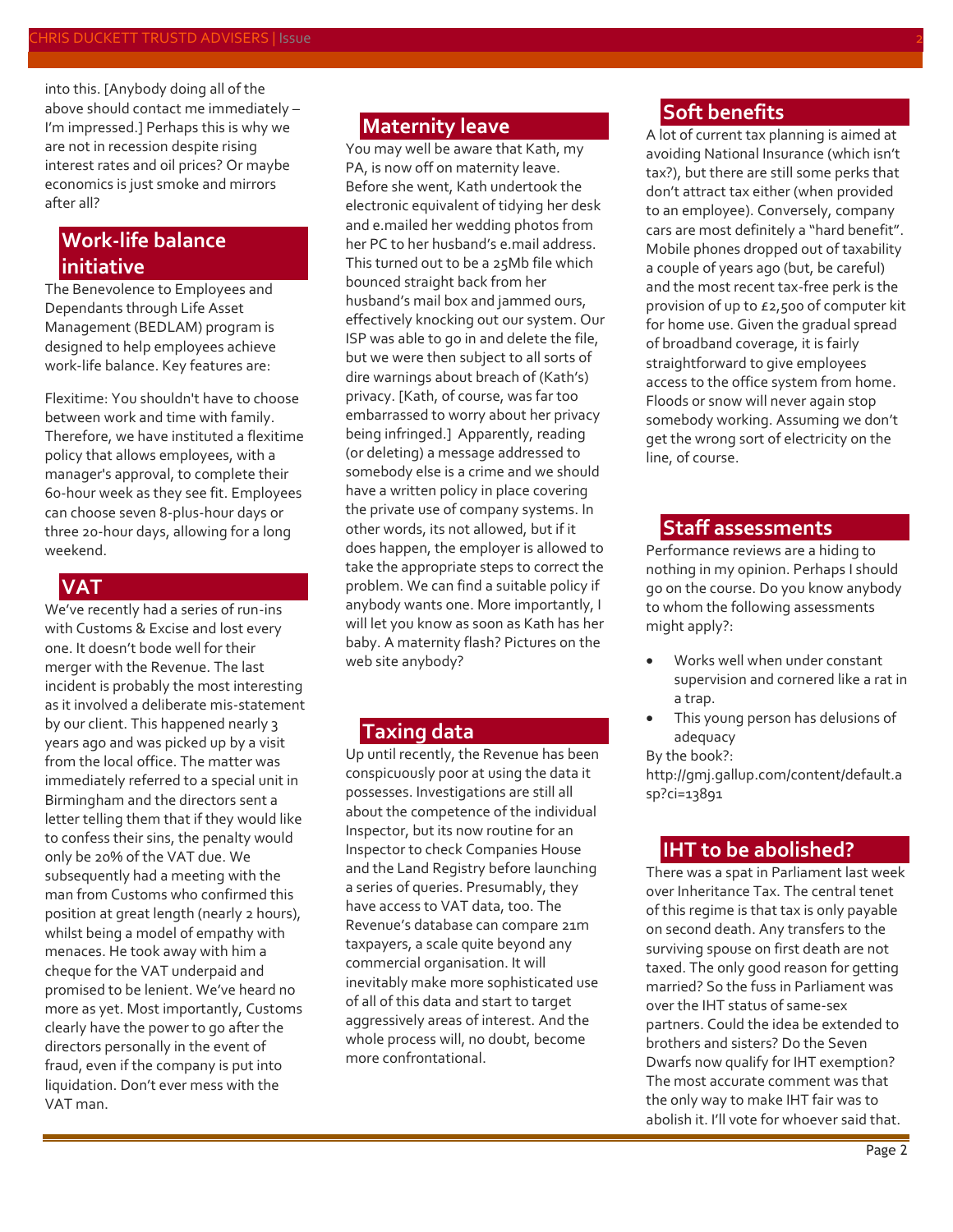On a rather more technical point, a bill is expected in the next couple of years which revises the law on the Enduring Power of Attorney (EPA). As with wills, if you haven't already got one, then get one.

# **Christmas shopping**

This is a report from one of our female correspondents:

In the run-up to Christmas, the female readers among you may be comforted to learn that there's logic behind woman's desire to shop 'til she drops. Analysts at research firm Haines McGregor have revealed that a girl's longing to buy the perfect pair of shoes or the most select Christmas presents actually comes from her hunter-gatherer instincts, passed down through the ages. The analysts believe that 'the search' is like a pre-historic stalking of prey, inevitably followed by 'the kill' as the purchase is made. Finally, there is 'the trophy' - the feeling of success one achieves as they flaunt their prize to others.

I make no comment. Not in print, anyway.

### **New tax?**

Anybody who thinks tax is a relatively new idea should think again. A client of mine recently trawled through an old deed box to discover various bits of paper relating to his farm. Within the bundle were assorted letters from the Revenue, including "Succession Tax" assessments from 1862. Presumably an early predecessor of Inheritance Tax?

# **Christmas Party?**

My usual advice is to give the whole idea a wide berth. Before anybody asks, the Revenue allowance is £150 per employee and not a penny more.

There is some very pertinent advice in FastCompany magazine:

 Attendance – although not strictly mandatory, failure to share with

colleagues in the joyous holiday spirit at a company-sponsored event may result in harsh disciplinary action.

- Attire Fishnet in any form is strictly prohibited. Ties/sweaters with built in music chips will be confiscated at the door. Apparel that leaves little to the imagination should be authorised by the boss in advance.
- Conversation Limit banter to trite compliments about the venue and food whilst minimising criticism.
- Alcohol as a rule of thumb, consumption of alcohol should cease just before the moment when it becomes imperative to tell the boss exactly what you think of him.
- Romance the company does not maintain a "what happened at the party stays at the party" policy. Please exercise the utmost discretion when groping in public. Managers who feel obliged to get it on with a junior will be asked to secure a room upstairs. Please note, room charges are not an allowable expense.

# **Mentor me**

Mentoring must be respectable as the Institute is now running articles on it. They even suggest a link between mentoring and networking, which is pretty radical. I rather like the advice:

- Consider whether your personal assistant is up to the job
- Go to one live event per month with your partner
- Do not miss any school plays or parents' evenings
- Take your holidays
- Have nothing to do

Apparently, by doing the above, you will articulate your aims and your shortcomings, achieve the right work/life balance and also be forced to do the necessary delegating that frees you up to operate on a wider, more strategic level. When can we all start?

#### [www.ewiglobal.com](http://www.ewiglobal.com/)

#### Disclaimer

Today, real men moisturise. They are happily buffed, toned, waxed, peeled, scraped, gelled and scented on a regular basis.

They probably even do Christmas shopping.

#### Testiculating - waving your arms around and talking Bollocks

- Blamestorming sitting around in a group, discussing why a deadline was missed or a project failed, and who was responsible
- Assmosis the process by which people seem to absorb success and advancement by sucking up to the boss rather than working hard
- Stress puppy a person who seems to thrive on being stressed out and whiny
- Percussive maintenance the fine art of whacking the crap out of an electronic device to get it to work again

Belinda Mitcham joined the firm in September. Her primary role is to assist Sue with work on accounting systems. She needs a character name. Tall. Dynamic. Not to be argued with. Ideas t[o bullybroads@chrisduckett.co.uk](mailto:bullybroads@chrisduckett.co.uk)

Pragmatic courage: Courage is essential to great leadership, but timing is everything. We prefer that executives display courage only in the face of certain success. The demonstration of courage at other times has been deemed "high risk" by Legal.